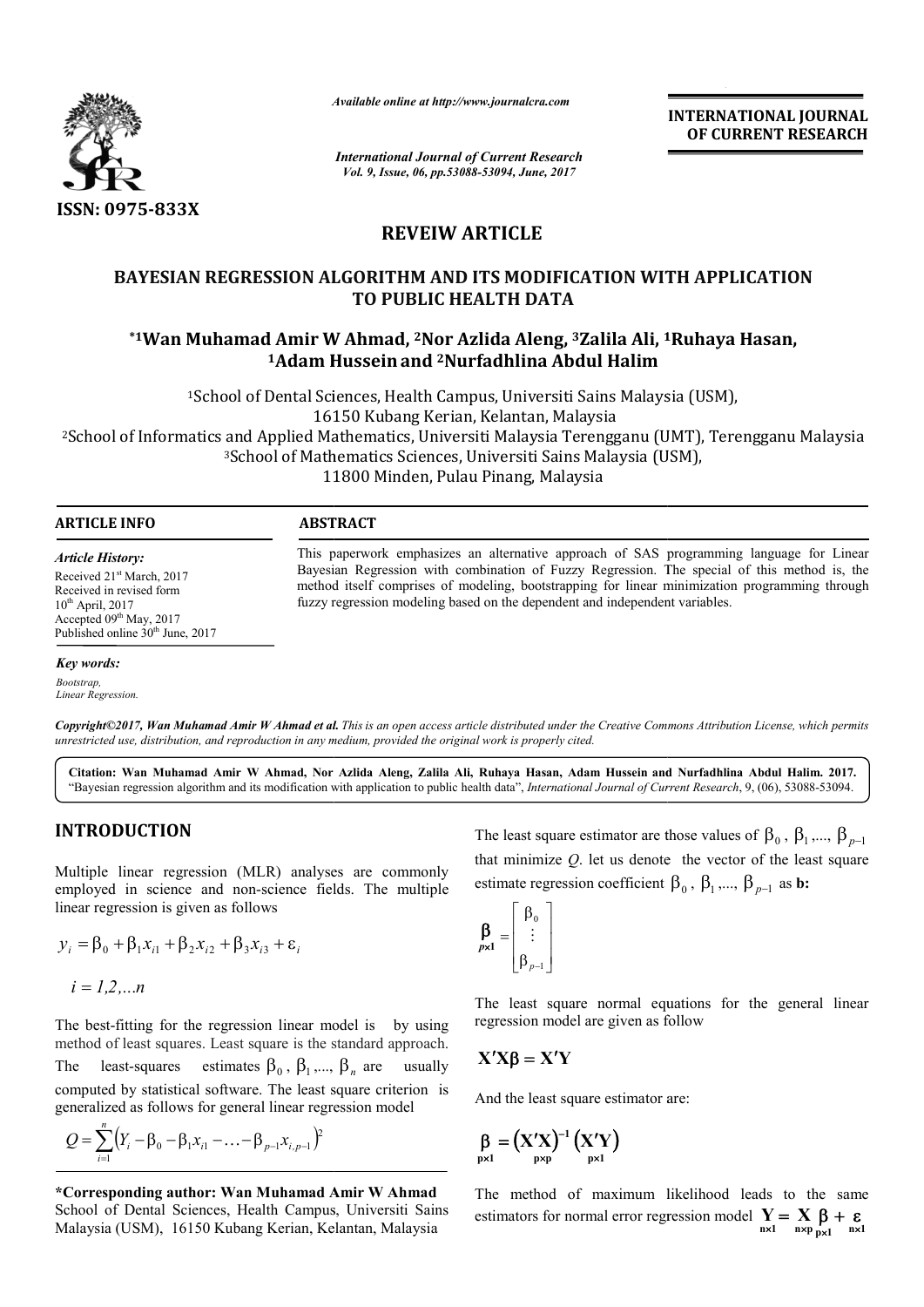as those obtained by the method of least square  
\n
$$
\beta = (X'X)^{-1} (X'Y).
$$
\n
$$
P \times I
$$

The bootstrap method starts with an original sample which is taken from the considered specific population. The next step is to duplicates the original sample in a number of times to create a new population regard to original population. In that case, the bootstrap draws several samples with replacement by random sampling approach, and as a result it provides a different sample from the original sample. This technique stores the new set of data and creating a new distribution for further analysis. (Efron *et al*., 1993; Higgins, 2005). The advantage of using bootstrap is its ability to develop a sample the same size of the original, which may include an observation several times while omitting other observations. Fuzzy regression be written as  $Y = Z_0 + Z_1 x_1 + Z_2 x_2 + ... + Z_k x_k$ , with the explanation variables  $x_i$ 's are assumed to be precise. Our aim is to estimate these parameters (Amir et. al, 2016). In this case,  $Z_i$ 's are assumed as symmetric fuzzy numbers which can be presented by intervals. In fuzzy regression methodology, parameters are estimated by minimising total vagueness in the model.  $y_j = Z_0 + Z_1 x_{1j} + Z_2 x_{2j} + ... + Z_k x_{kj}$ Using  $Z_i =  it$  can be written  $y_i =  +$  $< a_{1c}, a_{1w} > x_{1j} + \ldots + a_{nc}, a_{nv} > x_{nj}$  (Amir et. al. 2016).  $y_{jw}$ represents radius and cannot be negative, therefore, on the right-hand side of equation  $y_w = a_{0w} + a_{1w} |x_{1j}| + \cdots + a_{nw} |x_{nj}|$ , absolute values of  $x_{ij}$  are taken. Suppose there *m* data point, each comprising  $a(n+1)$ –*row* vector (Amir et. al, 2016). Then parameters  $Z_i$  are estimated by minimising the quantity, which is total vagueness of the model-data set combination, subject to the constraint that each data point must fall within estimated value of response variable. This can be visualized as the following linear programming problem, minimised  $\sum_{j=1}^{m} (a_{0w} + a_{1w} |x_{1j}| + \cdots + a_{nw} |x_{nj}|)$  and subject to  $\sum_{j=1}^{\infty} \left( a_{_{0\mathrm{w}}} + a_{_{1\mathrm{w}}} \middle| x_{_{1j}} \middle| + \cdots + a_{_{\mathrm{nw}}} \middle| x_{_{\mathrm{nw}}} \right)$  $\mathbf{I}$ 

$$
\left\{ \left( a_{0c} + \sum_{i=1}^{n} a_{ic} x_{ij} \right) + \left( a_{0w} + \sum_{i=1}^{n} a_{iw} x_{ij} \right) \right\} \ge Y_j \text{ and}
$$
  

$$
\left\{ \left( a_{0c} + \sum_{i=1}^{n} a_{iz} x_{ij} \right) - \left( a_{0w} + \sum_{i=1}^{n} a_{iw} x_{ij} \right) \right\} \le Y_j.
$$

and  $a_{i} \geq 0$ . Simple procedure is commonly used to solve the linear programming problem. (Kacprzyk and Fedrizzi, 1992). Data for this study is a sample which is composed of four variables(Amir et. al, 2016)

#### **Sample Size Determination**

Sample size for multiple regression analysis were calculated by using G\*power with effect size =  $0.35$ ,  $0.05$ , power of the study  $= 0.90$  and number of predictor were 4. The minimum sample size requires is 50 respondents.

| <b>Analysis:</b> |                   | A priori: Compute required sample size |
|------------------|-------------------|----------------------------------------|
| Input:           | Effect size $f^2$ | $= 0.35$                               |
|                  | $\alpha$ err prob | $= 0.05$                               |

Power (1- $\beta$  err prob) = 0.90 Number of predictors  $= 4$ 

| Output: | Noncentrality parameter $\lambda$ =17.5000 |            |
|---------|--------------------------------------------|------------|
|         | Critical F                                 | $= 2.5787$ |
|         | Numerator, df.                             | $=4$       |
|         | Denominator, df.                           | $= 45$     |
|         | Total sample size                          | $= 50$     |
|         | Actual power                               | $= 0.90$   |

**Table 1. Description of Cholesterol Data**

| Num.             | Variables | Explanation of user variables |
|------------------|-----------|-------------------------------|
|                  | Choltot   | <b>Total Cholesterol</b>      |
| $\overline{2}$ . | Hdl       | <b>HDL</b> Cholesterol        |
| 3                | Trig      | Triglycerides                 |
|                  | Waist     | Waist circumferences          |

Algorithm and Flow Chart for Modified Bayesian Linear Regression Analysis Method



**Figure 1. Modified Bayesian Linear Regression Analysis**

/\*ADDING BOOTSTRAPPING ALGORITHM TO THE METHOD \*/

**%MACRO** bootstrap(data=\_last\_, booted=booted, boots=**2**, seed=**1234**);

DATA &booted;

```
 ** randomly picks an integer from 1 to n;
pickses = INT(RANUNI(\&seed)*n+1;
```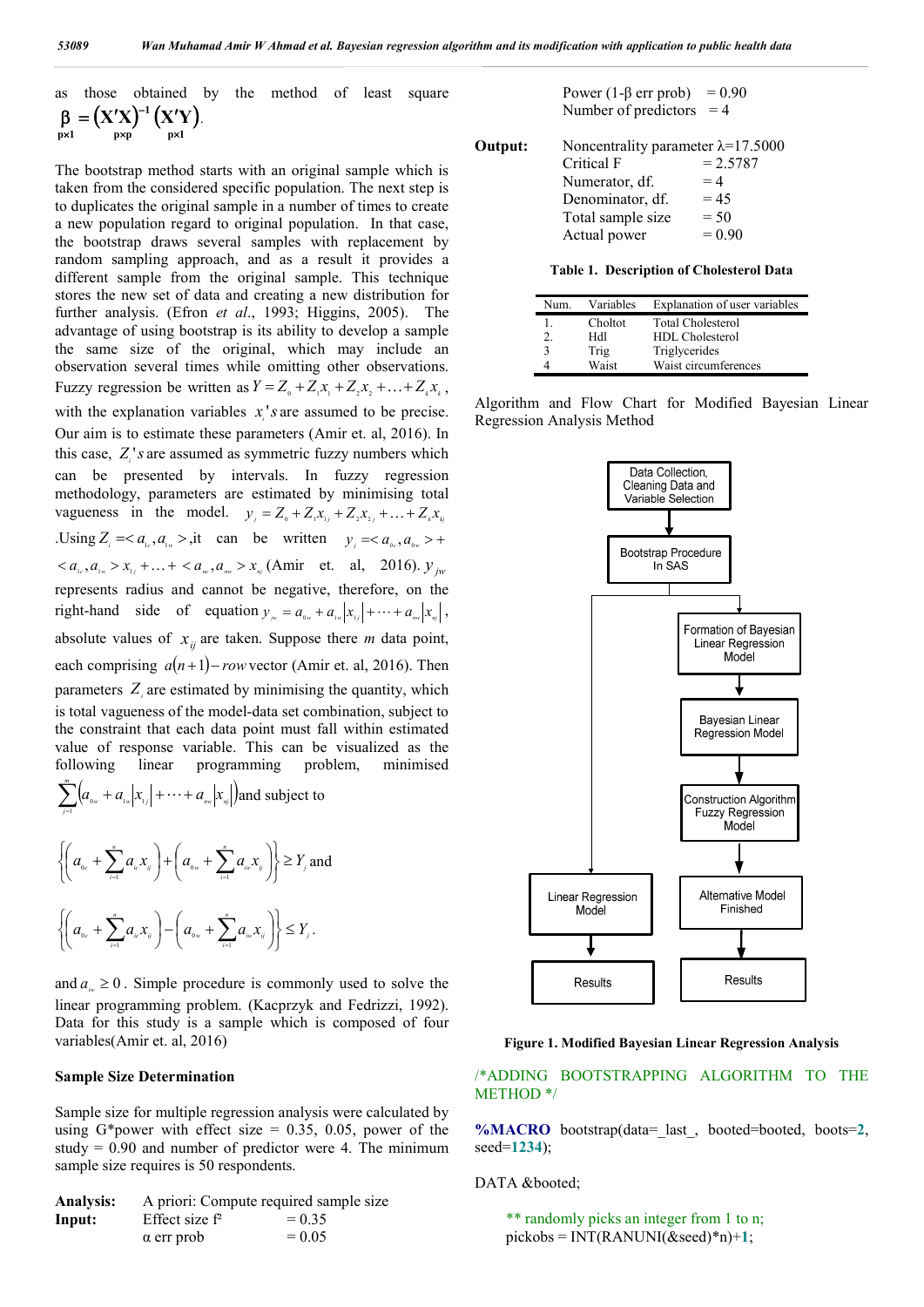\*\* POINT tells SAS to read value pickobs \*\* NOBS sets n to number of obs in &Data; \*\* when the point option is used SAS will loop through the data step forever; SET & data POINT = pickobs  $NOBS = n$ ; \*\* saves number of current bootstrap; REPLICATE=int(i/n)+**1**; i+**1**; \*\* stop will leave data set when n\*&boots obs have been created; IF  $i > n *$  & boots THEN STOP; RUN; **%MEND** bootstrap; **Data** Cholesterol; Input choltot Hdl Trig Waist; Cards; 1814676 98.0 22039151 94.0 22039151 94.0 21345123 95.0 17942139 81.0 17942139 81.0 1144262104.0 1144262104.0 26771122 91.5 26771122 91.5 2357391 96.5 2475585 92.0 19957126116.5 19957126116.5 16245100 88.0 23770222 91.5 2076681 85.0 20249118106.5 1844398 90.0 29956207113.0 18447118 95.0 1819271 97.5 22039151 94.0 22039151 94.0 1804758 97.0 17942139 81.0 17942139 81.0 17942139 81.0 17942139 81.0 1144262104.0 1144262104.0 1144262104.0 2475585 92.0 19957126116.5 19957126116.5 16245100 88.0 21032193 95.5 23770222 91.5 2076681 85.0 20249118106.5 29956207113.0 18447118 95.0 ; ods rtf file='abc.rtf' style=journal;

\*\*generate bootstrap sample; %*bootstrap*(data=Cholesterol, boots=**2**); run;

#### /\*PRINT DATA \*/ **proc print** data=booted; **run**;

ods rtf close;

# /\* LINEAR REGRESSION MODELING AND RESIDUAL NORMALITY CHECKING\*/

**Data** Booted; Input choltotbayes hdl trig waist; Cards; 207.5473.0091.00 96.50

190.9445.00123.00 95.00 193.4066.0081.00 85.00 202.9942.00139.00 81.00 207.5473.0091.00 96.50 190.9445.00123.00 95.00 203.4739.00151.00 94.00 202.9942.00139.00 81.00 170.8143.0098.00 90.00 137.8642.0062.00104.00 203.4739.00151.00 94.00 264.4856.00207.00113.00 190.9445.00123.00 95.00 193.4066.0081.00 85.00 264.4856.00207.00113.00 137.8642.0062.00104.00 193.4066.0081.00 85.00 303.1270.00222.00 91.50 204.0057.00126.00116.50 220.1192.0071.00 97.50 178.0355.0085.00 92.00 175.8845.00100.00 88.00 207.5473.0091.00 96.50 170.8143.0098.00 90.00 202.9942.00139.00 81.00 137.8642.0062.00104.00 156.1546.0076.00 98.00 220.1192.0071.00 97.50 193.4066.0081.00 85.00 229.4871.00122.00 91.50 204.0057.00126.00116.50 137.8642.0062.00104.00 202.9942.00139.00 81.00 203.4739.00151.00 94.00 202.9942.00139.00 81.00 178.0355.0085.00 92.00 203.4739.00151.00 94.00 190.1247.00118.00 95.00 203.4739.00151.00 94.00 189.4149.00118.00106.50 190.1247.00118.00 95.00 189.4149.00118.00106.50 137.8642.0062.00104.00 175.8845.00100.00 88.00 137.8642.0062.00104.00 224.2632.00193.00 95.50 202.9942.00139.00 81.00 204.0057.00126.00116.50 264.4856.00207.00113.00 144.4247.0058.00 97.00 204.0057.00126.00116.50 202.9942.00139.00 81.00 203.4739.00151.00 94.00 137.8642.0062.00104.00 202.9942.00139.00 81.00 207.5473.0091.00 96.50 175.8845.00100.00 88.00 178.0355.0085.00 92.00 137.8642.0062.00104.00 193.4066.0081.00 85.00 202.9942.00139.00 81.00 137.8642.0062.00104.00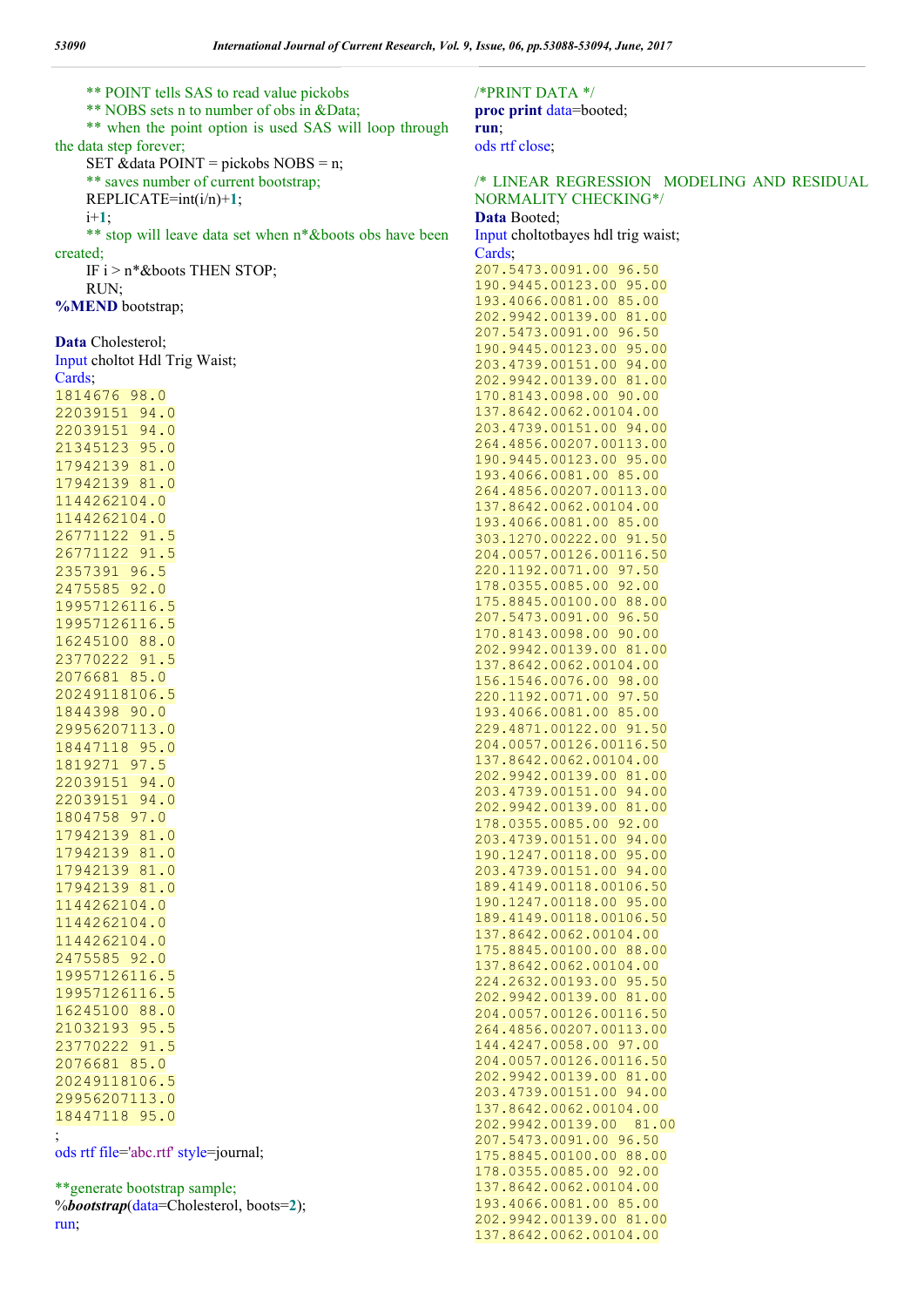| 203.4739.00151.00 94.00              |  |  |  |  |  |  |  |
|--------------------------------------|--|--|--|--|--|--|--|
| 137.8642.0062.00104.00               |  |  |  |  |  |  |  |
| 175.8845.00100.00 88.00              |  |  |  |  |  |  |  |
| 175.8845.00100.00 88.00              |  |  |  |  |  |  |  |
| 220.1192.0071.00 97.50               |  |  |  |  |  |  |  |
| 137.8642.0062.00104.00               |  |  |  |  |  |  |  |
| 170.8143.0098.00 90.00               |  |  |  |  |  |  |  |
| 137.8642.0062.00104.00               |  |  |  |  |  |  |  |
| 204.0057.00126.00116.50              |  |  |  |  |  |  |  |
| 137.8642.0062.00104.00               |  |  |  |  |  |  |  |
| 137.8642.0062.00104.00               |  |  |  |  |  |  |  |
| 220.1192.0071.00 97.50               |  |  |  |  |  |  |  |
| 193.4066.0081.00 85.00               |  |  |  |  |  |  |  |
| 193.4066.0081.00 85.00               |  |  |  |  |  |  |  |
| 178.0355.0085.00 92.00               |  |  |  |  |  |  |  |
| 144.4247.0058.00 97.00               |  |  |  |  |  |  |  |
| 204.0057.00126.00116.50              |  |  |  |  |  |  |  |
| 204.0057.00126.00116.50              |  |  |  |  |  |  |  |
| 204.0057.00126.00116.50              |  |  |  |  |  |  |  |
| 303.1270.00222.00 91.50              |  |  |  |  |  |  |  |
| 203.4739.00151.00 94.00              |  |  |  |  |  |  |  |
| 190.1247.00118.00 95.00              |  |  |  |  |  |  |  |
| run.                                 |  |  |  |  |  |  |  |
| Ods rtf file='abc.rtf'style=journal; |  |  |  |  |  |  |  |
|                                      |  |  |  |  |  |  |  |

#### ods graphics on;

**proc reg** data=Booted plots=all; model choltotbayes = hdl trig waist/ $p$ ; **run**; ods graphics off; ods rtf close; **run**;

# /\* BAYESIAN REGRESSION MODEL\*/

**Data** Booted; Input choltotbayesian hdl trig waist; Cards;

207.5473.0091.00 96.50 190.9445.00123.00 95.00 193.4066.0081.00 85.00 202.9942.00139.00 81.00 207.5473.0091.00 96.50 190.9445.00123.00 95.00 203.4739.00151.00 94.00 202.9942.00139.00 81.00 170.8143.0098.00 90.00 137.8642.0062.00104.00 203.4739.00151.00 94.00 264.4856.00207.00113.00 190.9445.00123.00 95.00 193.4066.0081.00 85.00 264.4856.00207.00113.00 137.8642.0062.00104.00 193.4066.0081.00 85.00 303.1270.00222.00 91.50 204.0057.00126.00116.50 220.1192.0071.00 97.50 178.0355.0085.00 92.00 175.8845.00100.00 88.00 207.5473.0091.00 96.50 170.8143.0098.00 90.00 202.9942.00139.00 81.00 137.8642.0062.00104.00 156.1546.0076.00 98.00 220.1192.0071.00 97.50 193.4066.0081.00 85.00 229.4871.00122.00 91.50 204.0057.00126.00116.50 137.8642.0062.00104.00 202.9942.00139.00 81.00 203.4739.00151.00 94.00 202.9942.00139.00 81.00 178.0355.0085.00 92.00 203.4739.00151.00 94.00 190.1247.00118.00 95.00 203.4739.00151.00 94.00 189.4149.00118.00106.50 190.1247.00118.00 95.00 189.4149.00118.00106.50 137.8642.0062.00104.00 175.8845.00100.00 88.00 137.8642.0062.00104.00 224.2632.00193.00 95.50 202.9942.00139.00 81.00 204.0057.00126.00116.50 264.4856.00207.00113.00 144.4247.0058.00 97.00 204.0057.00126.00116.50 202.9942.00139.00 81.00 203.4739.00151.00 94.00 137.8642.0062.00104.00 202.9942.00139.00 81.00 207.5473.0091.00 96.50 175.8845.00100.00 88.00 178.0355.0085.00 92.00 137.8642.0062.00104.00 193.4066.0081.00 85.00 202.9942.00139.00 81.00 137.8642.0062.00104.00 203.4739.00151.00 94.00 137.8642.0062.00104.00 175.8845.00100.00 88.00 175.8845.00100.00 88.00 220.1192.0071.00 97.50 137.8642.0062.00104.00 170.8143.0098.00 90.00 137.8642.0062.00104.00 204.0057.00126.00116.50 137.8642.0062.00104.00 137.8642.0062.00104.00 220.1192.0071.00 97.50 193.4066.0081.00 85.00 193.4066.0081.00 85.00 178.0355.0085.00 92.00 144.4247.0058.00 97.00 204.0057.00126.00116.50 204.0057.00126.00116.50 204.0057.00126.00116.50 303.1270.00222.00 91.50 203.4739.00151.00 94.00 190.1247.00118.00 95.00

#### ; run;

ods rtf file='abc.rtf'style=journal;

ods graphics on; **proc genmod** data=Booted; model choltotbayesian = hdl trig waist  $/$  dist=normal link=identity; bayes seed=**1** OutPost=Post diagnostics=all summary=all;; **run**; ods graphics off;

ods rtf close; **run**;

### /\* BAYESIAN FUZZY REGRESSION\*/

Title 'Linear programming'; **data** plant; input choltotbayesian hdl trig waist; datalines;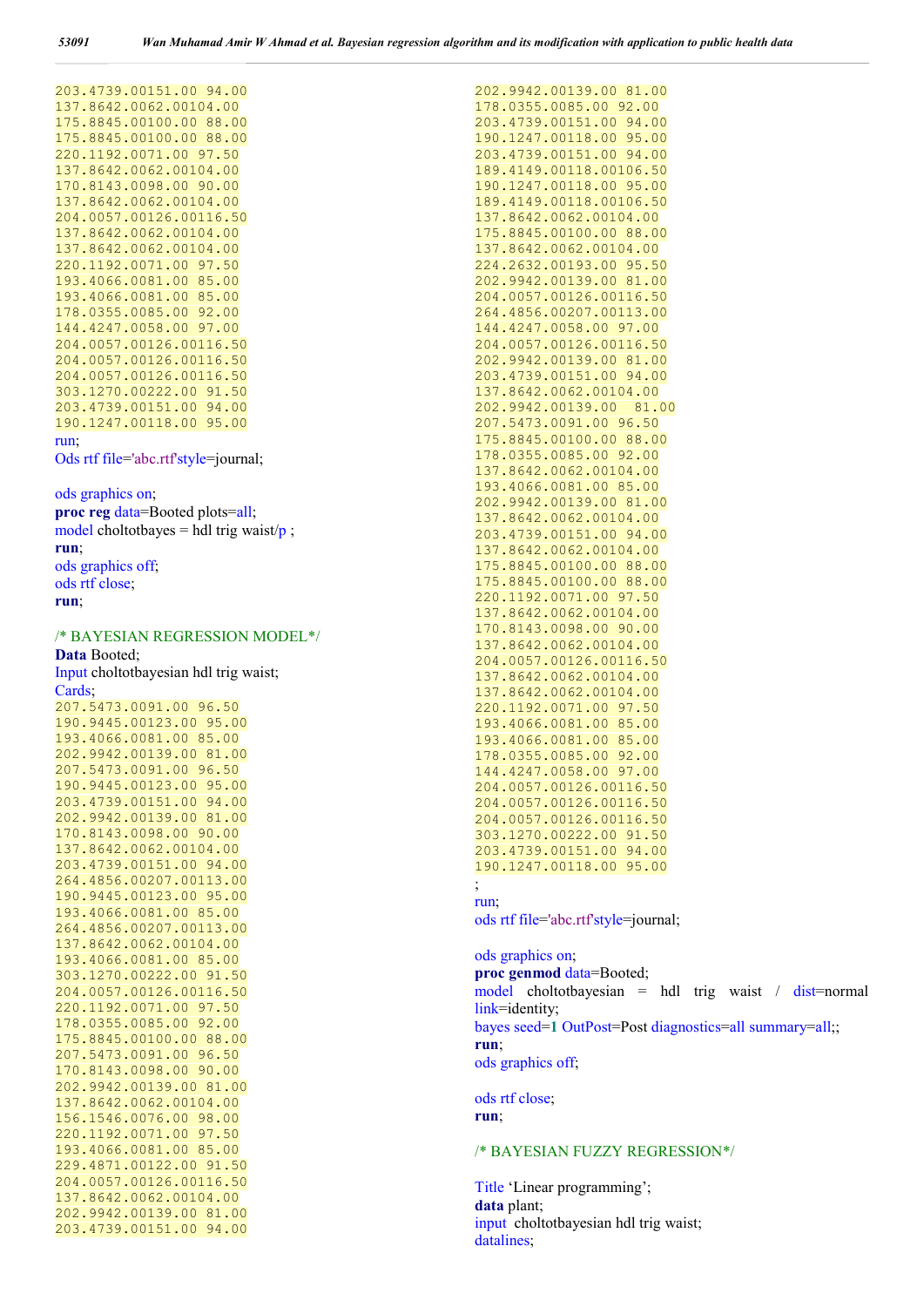207.5473.0091.00 96.50 190.9445.00123.00 95.00 193.4066.0081.00 85.00 202.9942.00139.00 81.00 207.5473.0091.00 96.50 190.9445.00123.00 95.00 203.4739.00151.00 94.00 202.9942.00139.00 81.00 170.8143.0098.00 90.00 137.8642.0062.00104.00 203.4739.00151.00 94.00 264.4856.00207.00113.00 190.9445.00123.00 95.00 193.4066.0081.00 85.00 264.4856.00207.00113.00 137.8642.0062.00104.00 193.4066.0081.00 85.00 303.1270.00222.00 91.50 204.0057.00126.00116.50 220.1192.0071.00 97.50 178.0355.0085.00 92.00 175.8845.00100.00 88.00 207.5473.0091.00 96.50 170.8143.0098.00 90.00 202.9942.00139.00 81.00 137.8642.0062.00104.00 156.1546.0076.00 98.00 220.1192.0071.00 97.50 193.4066.0081.00 85.00 229.4871.00122.00 91.50 204.0057.00126.00116.50 137.8642.0062.00104.00 202.9942.00139.00 81.00 203.4739.00151.00 94.00 202.9942.00139.00 81.00 178.0355.0085.00 92.00 203.4739.00151.00 94.00 190.1247.00118.00 95.00 203.4739.00151.00 94.00 189.4149.00118.00106.50 190.1247.00118.00 95.00 189.4149.00118.00106.50 137.8642.0062.00104.00 175.8845.00100.00 88.00 137.8642.0062.00104.00 224.2632.00193.00 95.50 202.9942.00139.00 81.00 204.0057.00126.00116.50 264.4856.00207.00113.00 144.4247.0058.00 97.00 204.0057.00126.00116.50 202.9942.00139.00 81.00 203.4739.00151.00 94.00 137.8642.0062.00104.00 202.9942.00139.00 81.00 207.5473.0091.00 96.50 175.8845.00100.00 88.00 178.0355.0085.00 92.00 137.8642.0062.00104.00 193.4066.0081.00 85.00 202.9942.00139.00 81.00 137.8642.0062.00104.00 203.4739.00151.00 94.00 137.8642.0062.00104.00 175.8845.00100.00 88.00 175.8845.00100.00 88.00 220.1192.0071.00 97.50 137.8642.0062.00104.00 170.8143.0098.00 90.00 137.8642.0062.00104.00 204.0057.00126.00116.50 137.8642.0062.00104.00 137.8642.0062.00104.00

220.1192.0071.00 97.50 193.4066.0081.00 85.00 193.4066.0081.00 85.00 178.0355.0085.00 92.00 144.4247.0058.00 97.00 204.0057.00126.00116.50 204.0057.00126.00116.50 204.0057.00126.00116.50 303.1270.00222.00 91.50 203.4739.00151.00 94.00 190.1247.00118.00 95.00 ; run;

ods rtf file='result\_ex1.rtf' ;

## **proc optmodel**;

set j= **1..84**;

number choltotbayesian $\{i\}$ , hdl $\{i\}$ , trig $\{i\}$  waist $\{i\}$ ; read data plant into [ n ]choltotbayesian hdl trig waist;

/\*Print choltotbayesian hdl trig waist\*/ print choltotbayesian hdl trig waist;

number n init **8**; /\*Total number of Observations\*/ /\*Decision Variables\*/ var  $\text{aw} \{1..4\}>=0$ ;

/\*Theses four variables are bounded\*/

var ac{**1..4**}; /\* These four variables are not bounded\*/

/\* Objective function\*/ min z1=  $aw[1] * n + sum\{i \in j\}$  hdl[i] \*  $aw[2] + sum\{i \in j\}$ trig[i] \* aw[3]+ sum {i in j } waist[i] \* aw[4];

/\*Linear Constraints\*/ con c $\{i \text{ in } \mathbb{1} \ldots \}$ : ac[**1**]+hdl[i]\*ac[**2**]+trig[i]\*ac[**3**]+waist[i]\*ac[**4**]-aw[**1**] hdl[i]\*aw[2]- trig[i]\*aw[3]- waist[i]\*aw[4]  $\leq$ choltotbayesian[i];

con c1{i in 1..n}:  $ac[1]+hd[1]*ac[2]+trig[i]*ac[3]+waist[i]*ac[4]$   $+aw[1]+$ hdl[i]\*aw[2]+trig[i]\*aw[3]+waist[i]\*aw[4] choltotbayesian[i];

expand; /\* This provides all equations \*/

solve; print ac aw; **quit**; ods rtf close;

### **RESULTS**

#### **Part I: Results from Bayesian Multiple linear Regression**

**Table 3. Results from Bayesian Multiple linear Regression**

|               | Analysis of Maximum Likelihood Parameter Estimates |          |                   |           |  |  |  |
|---------------|----------------------------------------------------|----------|-------------------|-----------|--|--|--|
| Parameter     | Estimate                                           | Standard | Wald              | 95%       |  |  |  |
|               |                                                    | Error    | Confidence Limits |           |  |  |  |
| Intercept     | 62.5793                                            | 0.0028   | 62.5739           | 62.5847   |  |  |  |
| Hdl $(X_1)$   | 1.4686                                             | 0.0000   | 1.4685            | 1.4686    |  |  |  |
| $Trig(X_2)$   | 0.7511                                             | 0.0000   | 0.7511            | 0.7511    |  |  |  |
| Waist $(X_3)$ | $-0.3170$                                          | 0.0000   | $-0.3170$         | $-0.3169$ |  |  |  |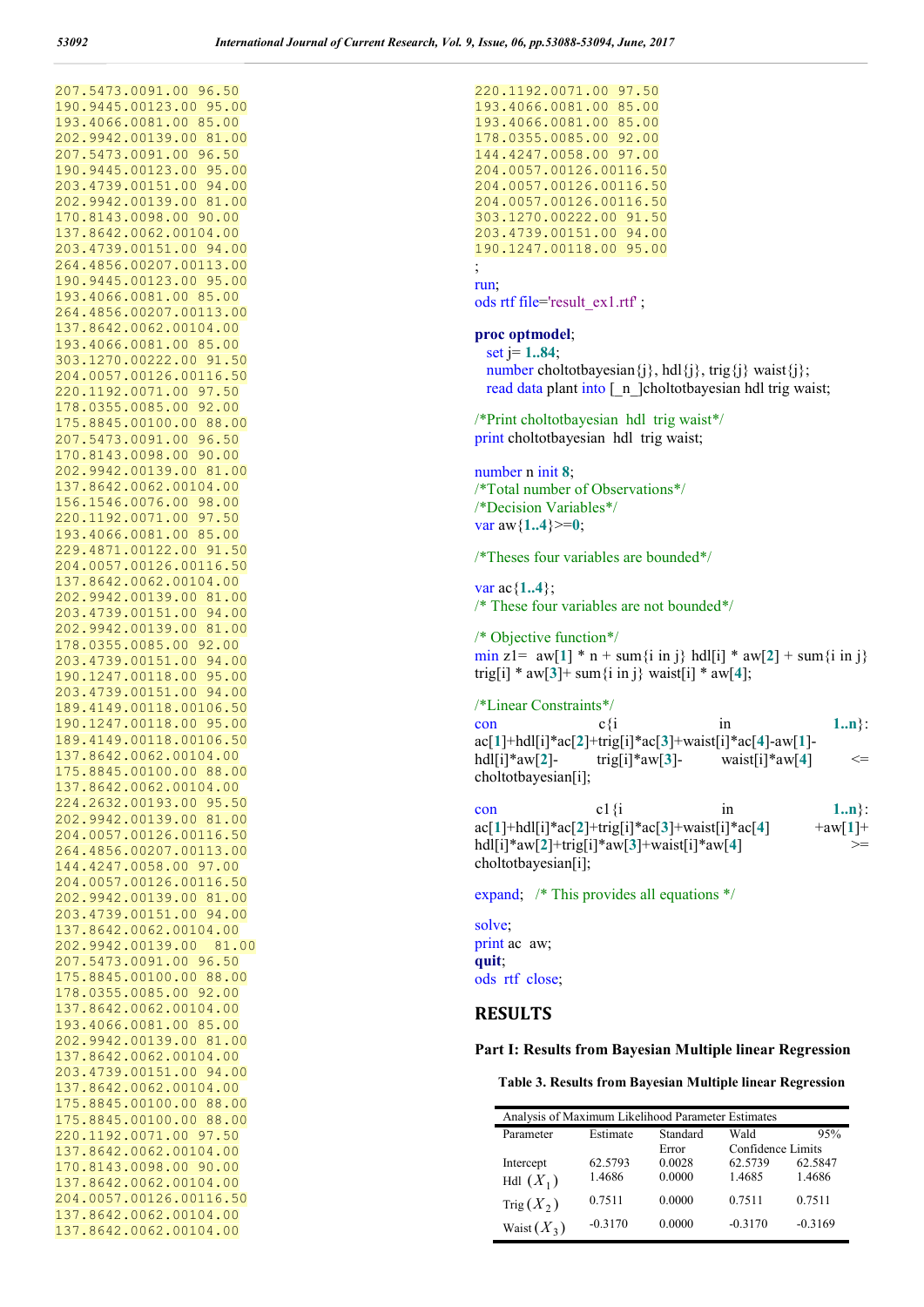#### With Choltotbayesian (*Y*)

Multiple Bayesian Linear Regression (MBLR) is given as follows:

$$
(Y) = 62.5793 + 1.4686 (X1) + 0.7511 (X2)
$$
  
-0.3170(X<sub>3</sub>)

where

 $(X_1)$  is High Density Lipoprotein reading  $(X_2)$  is a Triglycerides reading  $(X_2)$  is Waist reading



**Figure 2. Trace Plots for TRIG**





We also can assess convergence by visualization examination through trace plot. Trace plot consist of the plot sampled values of a parameter versus the sample number. Figure 1.1 till Figure 1.3 summarize the result of trace plot of our finding. The Figure 1.1, 1.2 and 1.3 shows the behaviour of the trace plots. From the plot, we can see that all parameters have relatively good mixing properties. Good mixing of the chain indicate that we can get the good results and the samples stay close to the high-density region of the target distribution.

Fitted Bayesian Multiple Linear Regression with standard error is given as follows:

 $(Y) = 62.5793 + 1.4686 (X_1) + 0.7511 (X_2)$ 

Std. Error (0.0028) (0.0000) (0.0000) -0.3170 ( ) *X*<sup>3</sup> ……….…………..… (2.1) Std. error (0.0000)

Upper or lower limits of prediction interval are computed from the prediction equation  $(2.1)$  by taking the coefficient as their corresponding estimated values plus or minus standard error.

#### **Upper limits**

$$
(Y) = 62.5821 + 1.4686 (X1) + 0.7511 (X2)
$$
  
-0.3170 (x<sub>3</sub>).................(2.2)

#### **Lowerlimits**

$$
(Y) = 62.5765 + 1.4686 (x1) + 0.7511 (x2)
$$

$$
-0.3170 (x_3) \dots (2.3)
$$

| Lower limit | Upper limit   | Width  |
|-------------|---------------|--------|
| 207.544     | 207.550       | .0056  |
| 190.934     | 190.939       | .0056  |
| 193.398     | 193.404       | .0056  |
| 202.984     | 202.989       | .0056  |
| 207.544     | 207.550       | .0056  |
| 190.934     | 190.939       | .0056  |
| 203.470     | 203.476       | .0056  |
|             |               |        |
|             |               |        |
| 303.117     | 303.123       | .0056  |
| 203.470     | 203.476       | .0056  |
| 190.116     | 190.121       | .0056  |
|             | Average width | 0.0056 |

**Part II: Results From Fitted Model For Fuzzy Regression**

**Table 4. Value of centre (AC) and radius (AW)**

| 11 | ac         | aw        |
|----|------------|-----------|
|    | 62.65633   | 0.0015848 |
| 2  | 1.46796    | 0.0000000 |
| ٩  | 0.75085    | 0.0000000 |
|    | $-0.31716$ | 0.0000000 |

Fitted model for fuzzy regression (FR) for

Choltotbayesian (*Y*) =  $\leq 62.65633, 0.0015848$  +  $<$  1.46796, 0.0000000 $>$  Hdl +  $\leq 0.75085$ , 0.0000000>Trig + <-0.31716, 0.0000000> Waist ………………….(2.4)

Upper or lower limits of prediction intervals are computed from the prediction equation (2.4) by taking the coefficient as their corresponding estimated values plus or minus standard error.

## **Upper limits**

Y=
$$
62.6547452
$$
>+ $1.46796$ ,  $0$ >( $X_1$ ) +  
 $<0.75085$ ,  $0$ >( $X_2$ ) + $<0.31716$ ,  $0$ >( $X_3$ ) ......(2.5)

#### **Lowers limits**

Y=
$$
62.6579148>
$$
 +  $1.46796$ ,  $0$  ( $X_1$ ) +  
 $<0.75085$ ,  $0$  ( $X_2$ ) + $<0.31716$ ,  $0$  ( $X_3$ ) .......(2.6)